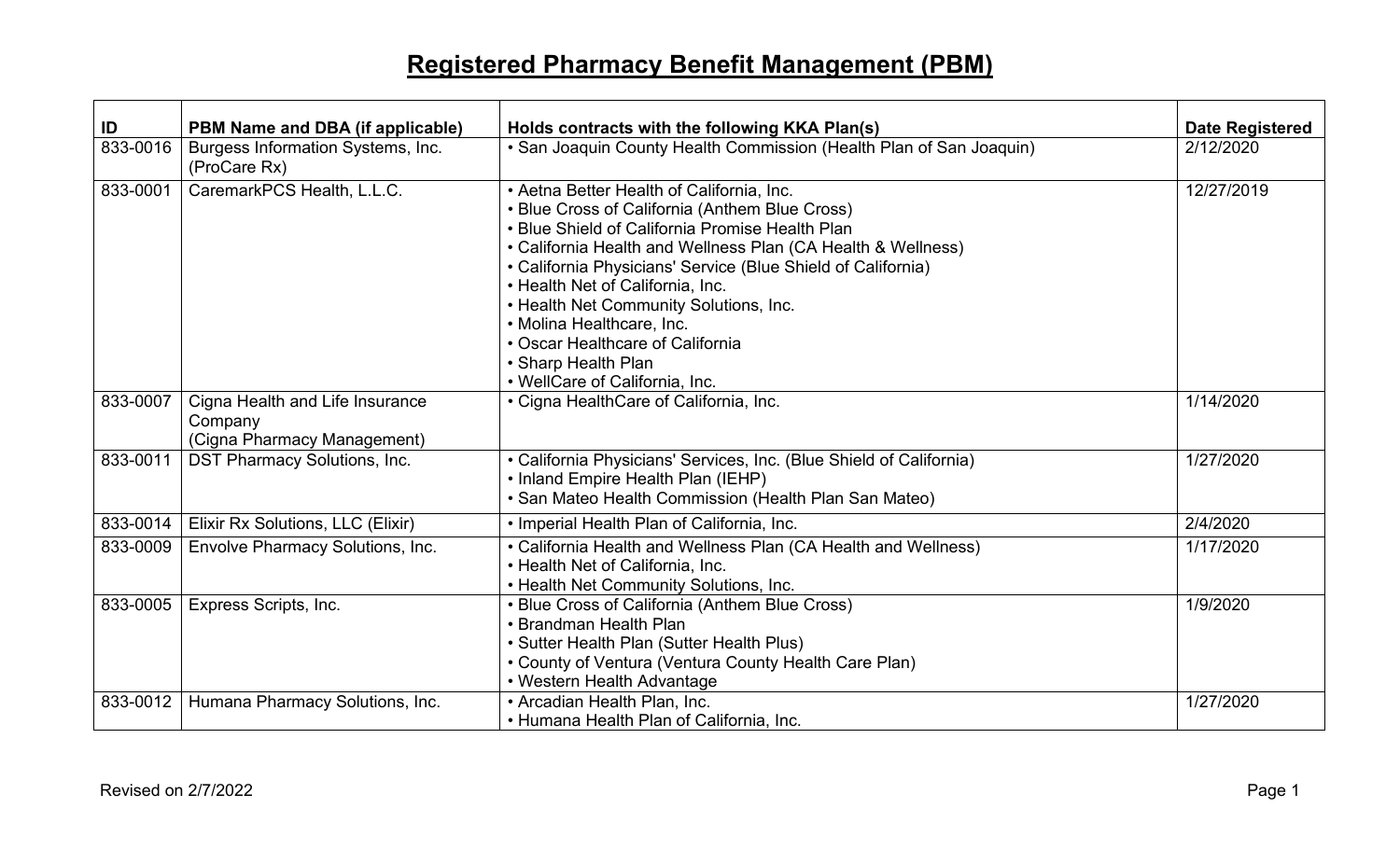## **Registered Pharmacy Benefit Management (PBM)**

| ID       | PBM Name and DBA (if applicable)                                | Holds contracts with the following KKA Plan(s)                                                                                                                                                                                                                                                                                                                                                                                                                                                                                                                                                                                                                                                                                                                                                                                         | <b>Date Registered</b> |
|----------|-----------------------------------------------------------------|----------------------------------------------------------------------------------------------------------------------------------------------------------------------------------------------------------------------------------------------------------------------------------------------------------------------------------------------------------------------------------------------------------------------------------------------------------------------------------------------------------------------------------------------------------------------------------------------------------------------------------------------------------------------------------------------------------------------------------------------------------------------------------------------------------------------------------------|------------------------|
| 833-0003 | IngenioRx, Inc.<br>(IngenioRx Administrators) (Ingenio,<br>Inc. | • Blue Cross of California (Anthem Blue Cross)<br>• Blue Cross of California Partnership Plan, Inc.                                                                                                                                                                                                                                                                                                                                                                                                                                                                                                                                                                                                                                                                                                                                    | 1/9/2020               |
| 833-0017 | Magellan Rx Management, LLC                                     | San Francisco Health Authority (San Francisco Health Plan)                                                                                                                                                                                                                                                                                                                                                                                                                                                                                                                                                                                                                                                                                                                                                                             | 5/12/2021              |
| 833-0010 | MedImpact Healthcare Systems, Inc.                              | • Aids Healthcare Foundation (Positive Healthcare)<br>• Aspire Health Plan<br>• Central Health Plan of California, Inc.<br>• Chinese Community Health Plan<br>• Clever Care Golden State, Inc. (Clever Care of California)<br>• Community Care Health Plan, Inc.<br>• Community Health Group<br>• Essence Healthcare of California, Inc.<br>• Kaiser Foundation Health Plan, Inc. (Kaiser Permanente)<br>• MemorialCare Select Health Plan<br>• Orange County Health Authority (CalOptima)<br>• Santa Clara County Health Authority (Santa Clara Family Health Plan)<br>• Santa Cruz-Monterey-Merced Managed Medical Care Commission (Central California<br>Alliance for Health)<br>• Scripps Health Plan Services, Inc. (Scripps Health Plan)<br>• Universal Care, Inc. (Brand New Day)<br>• Vitality Health Plan of California, Inc. | 1/17/2020              |
| 833-0006 | Navitus Health Solutions, LLC                                   | • Inter Valley Health Plan, Inc.<br>• Local Initiative Health Authority for Los Angeles County (L.A. Care Health Plan)<br>• Santa Clara Health Plan (Valley Health Plan)                                                                                                                                                                                                                                                                                                                                                                                                                                                                                                                                                                                                                                                               | 1/9/2020               |